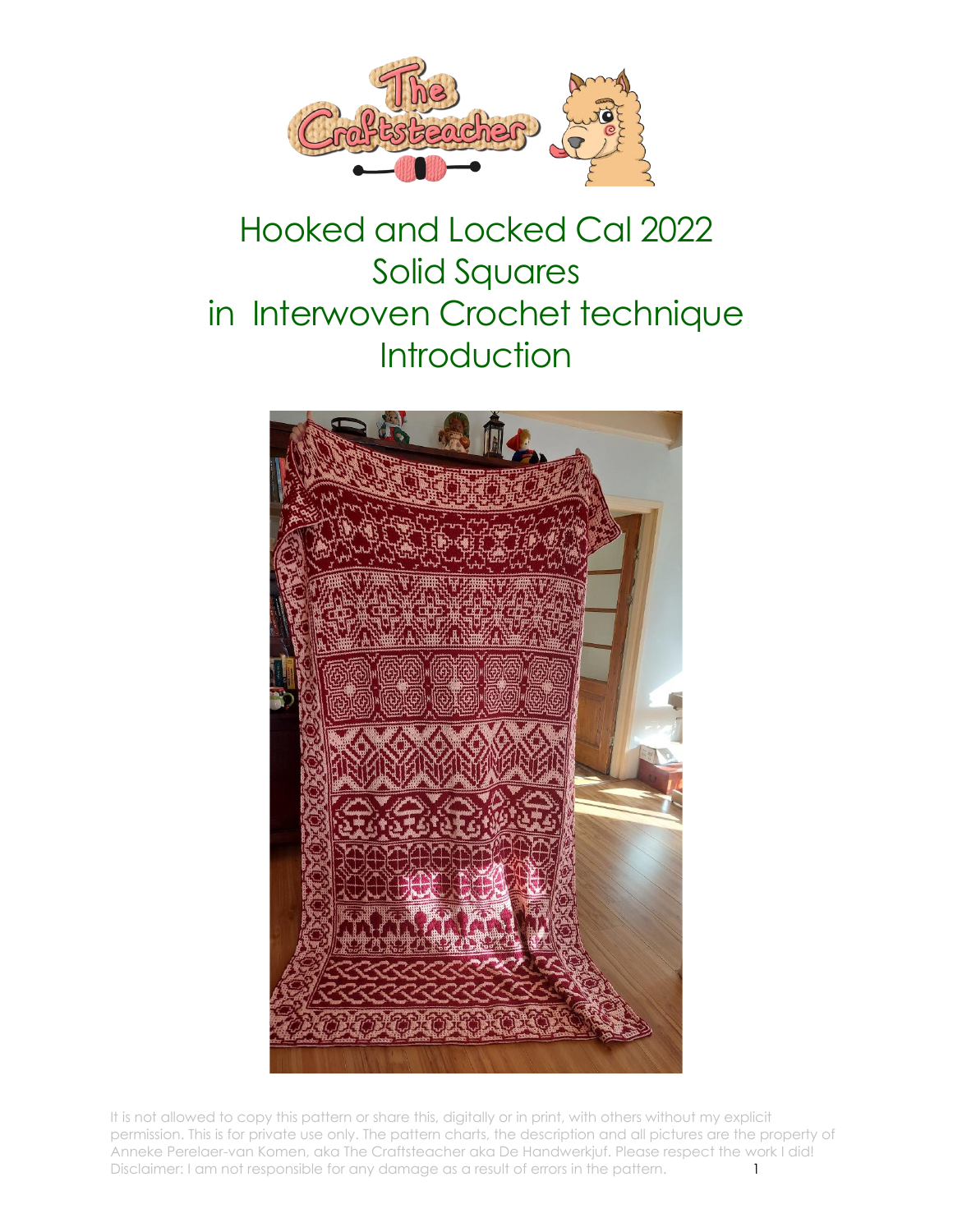

### **Introduction**

This blanket is made with the interwoven crochet technique. It is two layers of filet crochet that is 'woven' through each other, while crocheting, in a specific way so that beautiful patterns can be created. This blanket is also done in the solid squares variation of the technique, where you will also make 'opaque' squares. This makes that you will have very light and very dark areas in the pattern, next to the 'mixed coloured' areas.

If you haven't done this kind of crochet before, than please learn the basic technique first. You can find all about it on my website [\(https://www.thecraftsteacher.com/\)](https://www.thecraftsteacher.com/). I have written tutorials there with lots of pictures and I have the accompanying video's on my YouTube channel: [https://www.youtube.com/c/TheCraftsteacher.](https://www.youtube.com/c/TheCraftsteacher) My advice is to start with this page: [https://www.thecraftsteacher.com/en/crochet/crochet](https://www.thecraftsteacher.com/en/crochet/crochet-tutorials/interwoven-or-locking-crochet/interwoven-or-locking-crochet-beginners-tutorials/)[tutorials/interwoven-or-locking-crochet/interwoven-or-locking-crochet-beginners](https://www.thecraftsteacher.com/en/crochet/crochet-tutorials/interwoven-or-locking-crochet/interwoven-or-locking-crochet-beginners-tutorials/)[tutorials/.](https://www.thecraftsteacher.com/en/crochet/crochet-tutorials/interwoven-or-locking-crochet/interwoven-or-locking-crochet-beginners-tutorials/)

I also have tutorials of reading the pattern charts on both my website and on my YouTube channel as well.

### Video and tutorials

The written tutorial for the solid squares variation, that we will also use as a practice piece can be found here: [https://www.thecraftsteacher.com/en/crochet/crochet](https://www.thecraftsteacher.com/en/crochet/crochet-tutorials/interwoven-or-locking-crochet/solid-squares-variation-for-interwoven-crochet-introduction/)[tutorials/interwoven-or-locking-crochet/solid-squares-variation-for-interwoven-crochet](https://www.thecraftsteacher.com/en/crochet/crochet-tutorials/interwoven-or-locking-crochet/solid-squares-variation-for-interwoven-crochet-introduction/)[introduction/.](https://www.thecraftsteacher.com/en/crochet/crochet-tutorials/interwoven-or-locking-crochet/solid-squares-variation-for-interwoven-crochet-introduction/)

I also have written tutorials with pictures of the bottom border on my website. This plus all other info of the blanket can be found here:

[https://www.thecraftsteacher.com/en/crochet/hooked-and-locked-cal-2022/hal-cal-](https://www.thecraftsteacher.com/en/crochet/hooked-and-locked-cal-2022/hal-cal-2022-introduction-and-overview/)[2022-introduction-and-overview/.](https://www.thecraftsteacher.com/en/crochet/hooked-and-locked-cal-2022/hal-cal-2022-introduction-and-overview/)

For this blanket I made extra videos that show the setup. I've put them all in a playlist on my YouTube channel, but you can also find the links to the videos on the tutorial pages: [https://www.youtube.com/playlist?list=PL0tHWoXKpGCSTcGFNInYCFNGGHaOeQlj6.](https://www.youtube.com/playlist?list=PL0tHWoXKpGCSTcGFNInYCFNGGHaOeQlj6)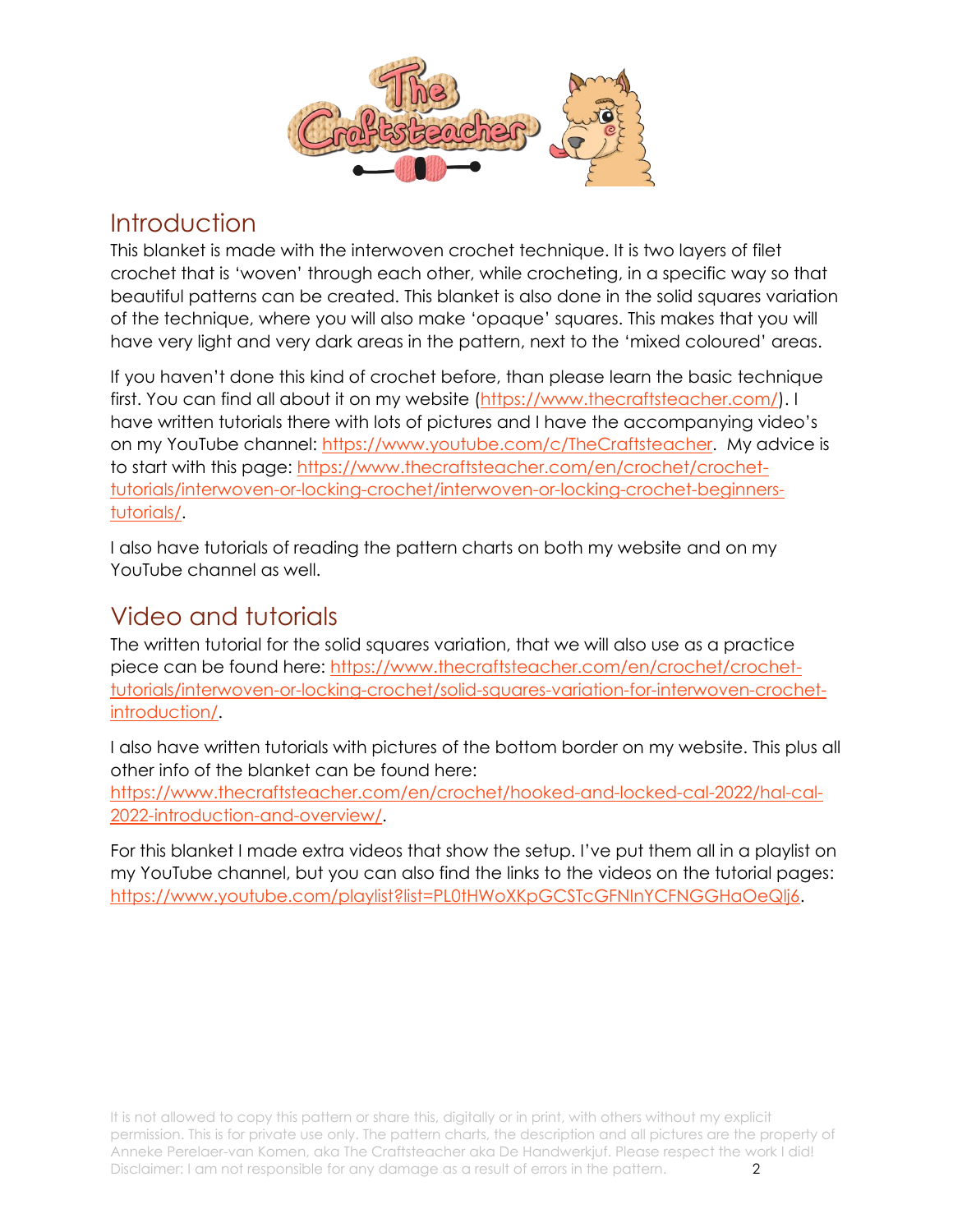

### Yarn and hooks used

For this blanket I used Scheepjes Colour Crafter in 2 colors.



I used Roermond (1123, dark red) for color 1 and Lelystad (1026, pink)for color 2.

Take 14 balls for color 1 and 13 balls for color 2. This is enough for both the blanket and the practice piece.

The balls are 100 grams and have 300 meters working length. It is a 100% Premium Acrylic (Anti Pilling).

I used hooksize 4.5 mm.

The size of the blanket is about 151 cm x 227.

Please do the practice piece, that is designed

especially for this CAL and that learns you how to do this technique, first. You can download the pattern from this page and you will also find the videos there: [https://www.thecraftsteacher.com/en/crochet/crochet-tutorials/interwoven-or-locking](https://www.thecraftsteacher.com/en/crochet/crochet-tutorials/interwoven-or-locking-crochet/solid-squares-variation-for-interwoven-crochet-introduction/)[crochet/solid-squares-variation-for-interwoven-crochet-introduction/.](https://www.thecraftsteacher.com/en/crochet/crochet-tutorials/interwoven-or-locking-crochet/solid-squares-variation-for-interwoven-crochet-introduction/)

# How to read the charts and written pattern

For each part I have a chart for the front side of the pattern and a chart for the back side of the pattern. Please follow the tutorial on my website or on YouTube if you would like to use these charts to crochet off.

*Pay attention, this is important: this is the solid squares variation, so you cannot see at the back where to do the 'filling stitches' for the closed squares. So use the written instructions together with the pattern charts of the front, or just use the chart of the front. The charts of the back can be used as an extra check.*

Each square in the pattern is made of 2 double crochets on the side and a chain stitch to create the 'hole' in the square (an open square), or 2 double crochets with a 'filling double crochet' (a closed square). In the written directions below I do not use 'double crochet' or 'chain', because that is just part of the technique. Please check out the tutorials where I make this clear. I only give directions on where to put the double crochets: on the side, in front of the other color or on the back of the other color, and I make a distinction between open and closed squares .

It is not allowed to copy this pattern or share this, digitally or in print, with others without my explicit permission. This is for private use only. The pattern charts, the description and all pictures are the property of Anneke Perelaer-van Komen, aka The Craftsteacher aka De Handwerkjuf. Please respect the work I did! Disclaimer: I am not responsible for any damage as a result of errors in the pattern. 3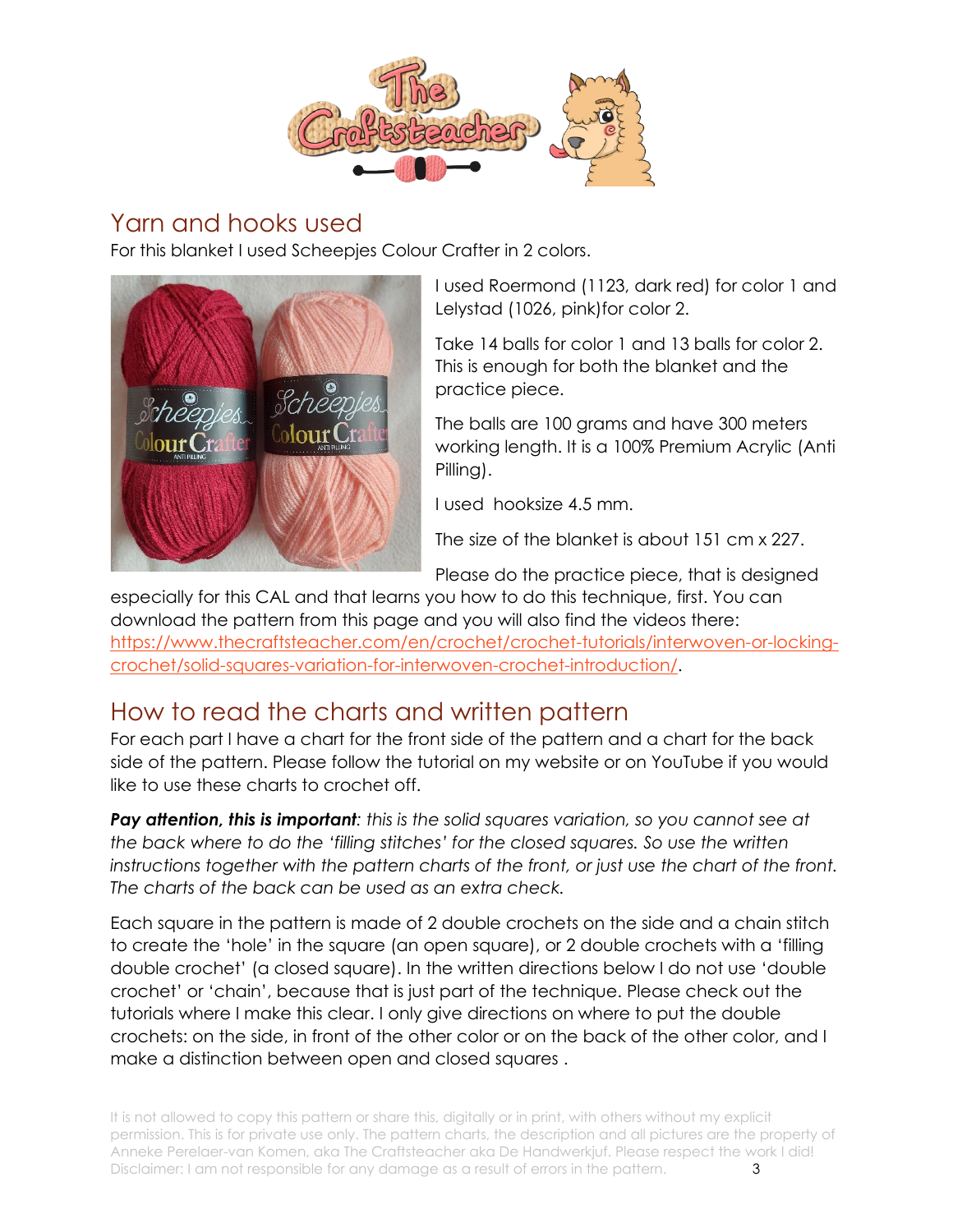

An a-row is made with color 1, a b-row is made with color 2.

Each row consists of an a-row and a b-row.

#### A-rows

An a-row is crocheted with color 1.

Very important: each a-row starts with where to lay the yarn of color 2, in front or to the back. If you do not do that correctly, you cannot make the first stitch of the b-row on the correct side of the work.

Each a-row starts and ends with a 'side st'. This is a double crochet, but it is just on the side of the work, so not in front of at the back of color 2. *Look at the tips about this first double crochet.*

#### B-rows

A b-row is crocheted with color 2. A b-row always consists of 1 square less than an arow.

#### 0-rows

The setup rows are made with chains.

The number of stitches is **without** the number of turning chains (if you use that for the first double crochet) of the next row!

#### **Abbreviations**

- side st: side stitch as explained with the a-rows
- f: front. f 1x means making a double crochet in front of the work, f 3x means making 3 double crochets in front of the work with chains in between them, 3f 1x means making 3 double crochets in front of the work without chains in between them.
- b: back. b 1x means making a double crochet at the back of the work, b 3x means making 3 double crochets at the back of the work with chains in between them, 3b 1x means making 3 double crochets at the back of the work without chains in between them.
- BPdc: back post double crochet
- Sc: single crochet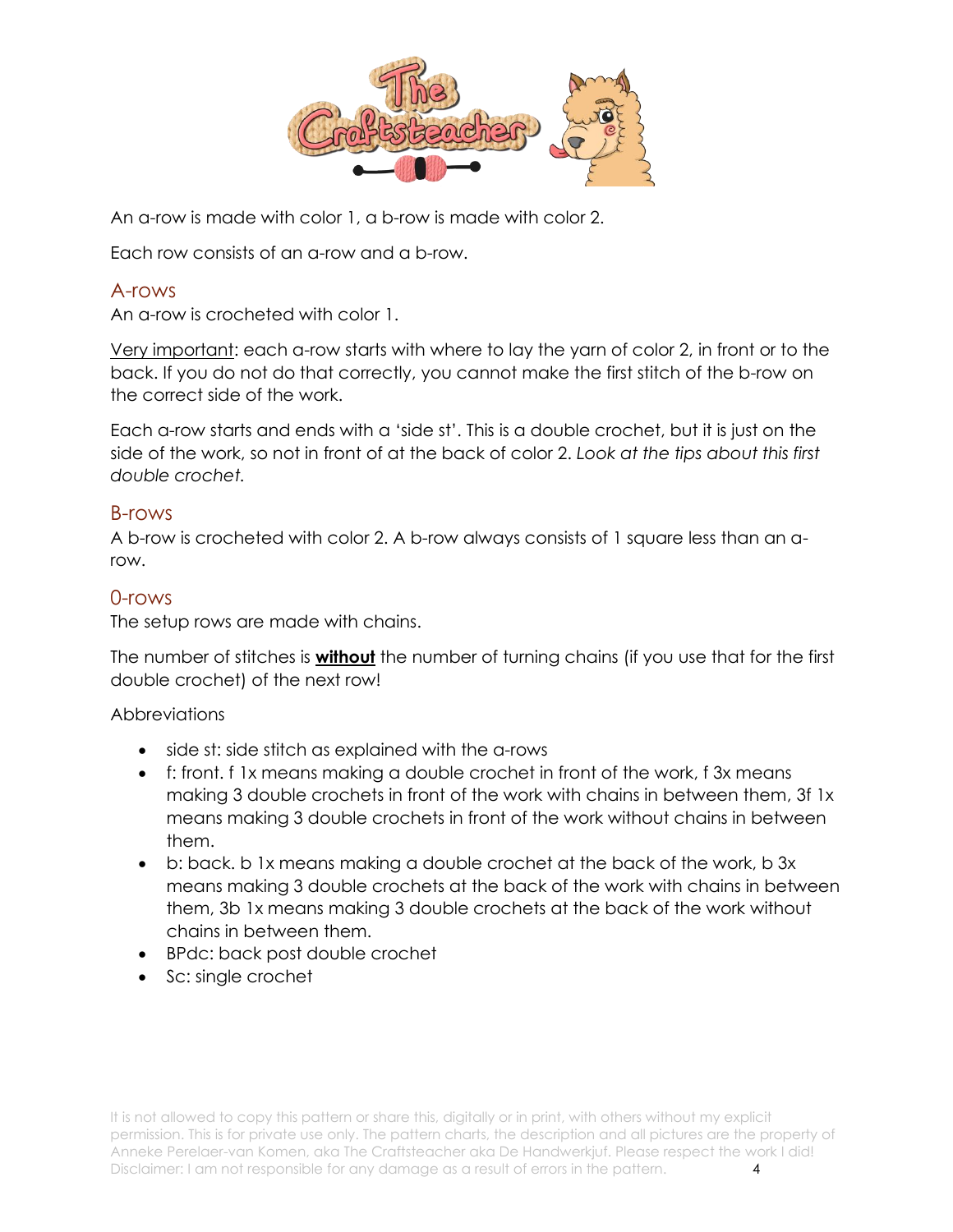

#### Example of an a-row

This is an example of an a-row that is done at the front side of the pattern. The solid squares will only be visible at the front side of the pattern, so you won't find instructions here like 3b 1x.

Directions: color 2 to front, side st, b 1x, f 2x, b 1x, 7f 1x, 3f 2x, b 1x, f 7x, b 1x, f 2x, b 1x, f 7x, b 1x, f 6x, b 1x, f  $2x$ ,  $b$  1x, side st

Explanation:

- Put the yarn of color 2 to the front.
- side st: do the first dc *(3 chains)*
- make a chain stitch
- $\bullet$  b  $\overline{b}$  1x: do 1 dc at the back of the work
- make a chain stitch
- $\bullet$  f 2x:
	- o do 1 dc in front of the work
	- o make a chain stitch
	- o do 1 dc in front of the work
- make a chain stitch
- $\bullet$  b  $\overline{b}$  ix: do 1 dc at the back of the work
- make a chain stitch
- $\frac{7f}{1}$   $\frac{1}{x}$ : do 7 dc's in front of the work
- make a chain stitch
- $\bullet$  3f 2x:
	- o do 3 dc's in front of the work
	- o make a chain stitch
	- o do 3 dc's in front of the work
	- o make a chain stitch
- and so on
- $\cdot$  b 1x: do 1 dc at the back of the work
- make a chain stitch
- side st: do the last dc

#### Example of a b-row

This is an example of a b-row that is done at the back side of the pattern. The solid squares will only be visible at the front side of the pattern, so you won't find instructions here like 3f 1x.